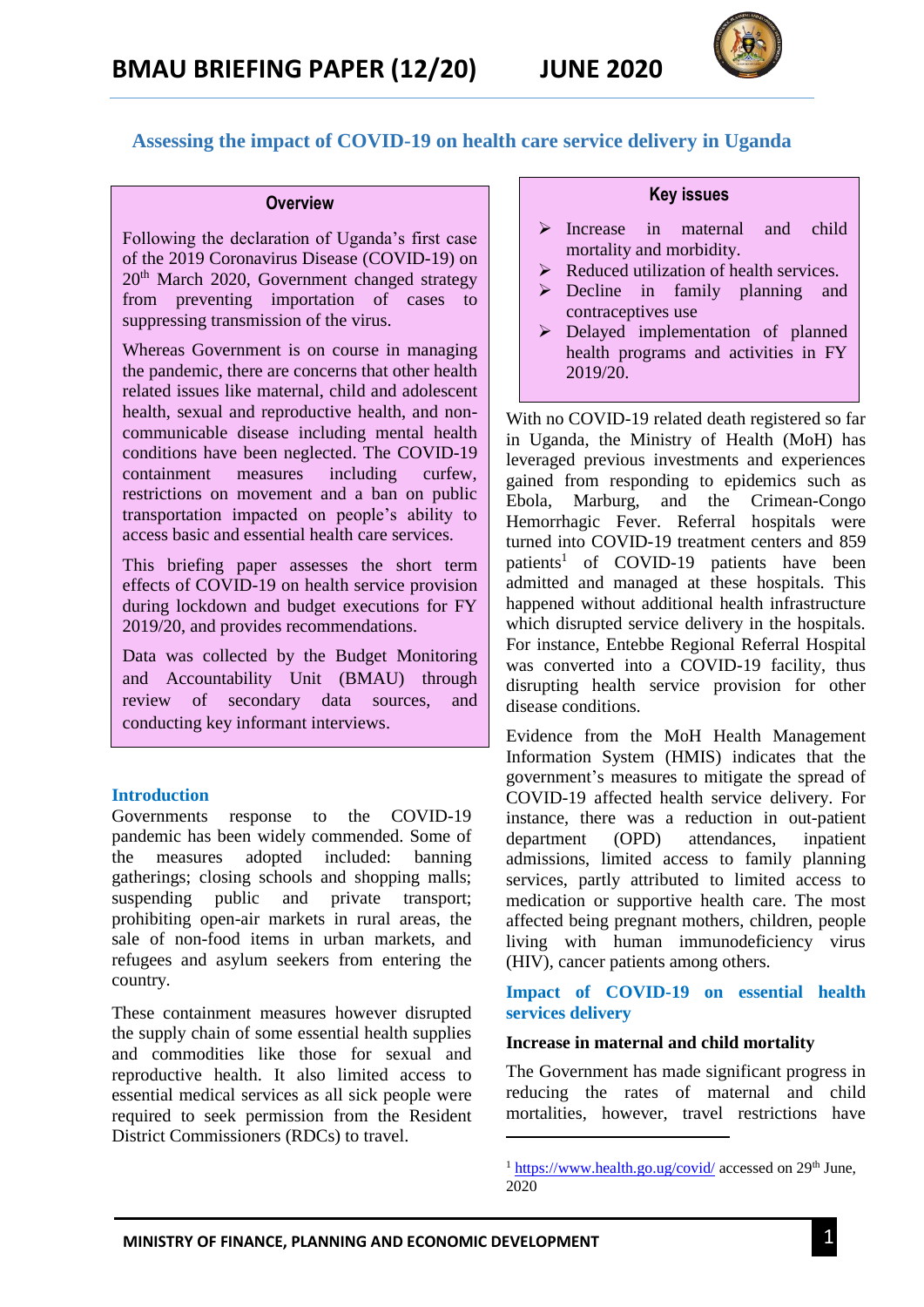# **BMAU BRIEFING PAPER (12/20) JUNE 2020**

threatened to reverse the gains made in this area. According to the HMIS data, maternal deaths increased from 176 in February 2020 before the lockdown to 254 in April when there was a total lockdown. Fresh still birth increased from 338 in February 2020 to 654 in April 2020, while early neonatal deaths (0-7months) increased from 360 in February to 648 in March 2020. Media reports have also pointed out maternal and child deaths in communities due to failure to access health services in time.

#### **Limited access to health services due to mobility restrictions**

Provision and access to health services has been significantly affected by travel restrictions. According to MoH, only  $15\%$ <sup>2</sup> of the public sector health workers are accommodated at health facilities. This means majority of the health workers do not stay at health facilities, and therefore could have found difficult to travel to their places of work to provide both emergency and non-emergency services during the lockdown. The situation was worse in instances where the authorities did not have means to transport health workers to and from work. This disrupted health service provision and limited access to health care in such areas.

There was low patient turn up at public health facilities. According to the  $H MIS<sup>3</sup>$  OPD attendances reduced by 9% from 6,785,641 in February 2020 to 6,181,668 in April 2020, while inpatient census declined by 24% from 461,399 in February 2020 to 354,642 in April 2020. This shows limitations in access to health services. The ultimate impact is the escalation of diseases and in some instances loss of lives.

## **Risk of increased out-of-pocket expenditure for health**

According to the MoH Annual Health Sector Performance Report FY2018/19, the household out-of-pocket expenditure was 42%<sup>4</sup> . The

**.** 





Ministry has over the years been improving access to health services to reduce this expenditure. However, this is unlikely to be achieved because of failure to reach government health facilities. The population has resorted to self-medication and in other cases private clinics.

This therefore meant delineating them from the free medical services as provided by the State, hence increasing household expenditure on health services. On the other hand, self-medication has catastrophic effects to human health as it is often done without proper diagnosis and prescriptions.

# **Disruption of the supply chain for the sexual and reproductive health commodities**

According to MoH Guidelines for Reproductive and Maternal Health, all women should have access to safe birth, the range of antenatal and postnatal care services together with screening tests.

With the closure of non-emergency services and transport restrictions sexual and reproductive health commodities and services were not easily accessible to the population. Permission had to be sought from the RDCs for travel to access family planning services and antenatal care that were initially considered as non-emergency services.

According to the HMIS, the number of family planning contraceptives dispensed reduced from 2,277,930 in February 2020 to 765,280 in April 2020, while the antenatal care<sup>5</sup> (ANC) attendances also reduced during the same period. This shows that many people could not access these services during the lockdown.

## **Escalation of death due to other disease conditions**

Many patients with HIV, diabetes, mental health and other non-communicable diseases were not able to reach health facilities to replenish their daily dosages for a given period as instructed by the health workers. The ultimate effect is that this

 $\overline{\phantom{a}}$ 

<sup>2</sup> MoH Joint Review Mission presentation on health worker force October 2019

<sup>3</sup> All HMIS information used in this brief was obtained on 20th May 2020.

<sup>4</sup> Health Sector Final Accounts of FY 2015/16.

<sup>5</sup> ANC1 reduced from 299,035 attendances in February 2020 to 290,898 in April 2020 while ANC4 reduced from 197,851 in February attendances to 140,322 attendances in April 2020.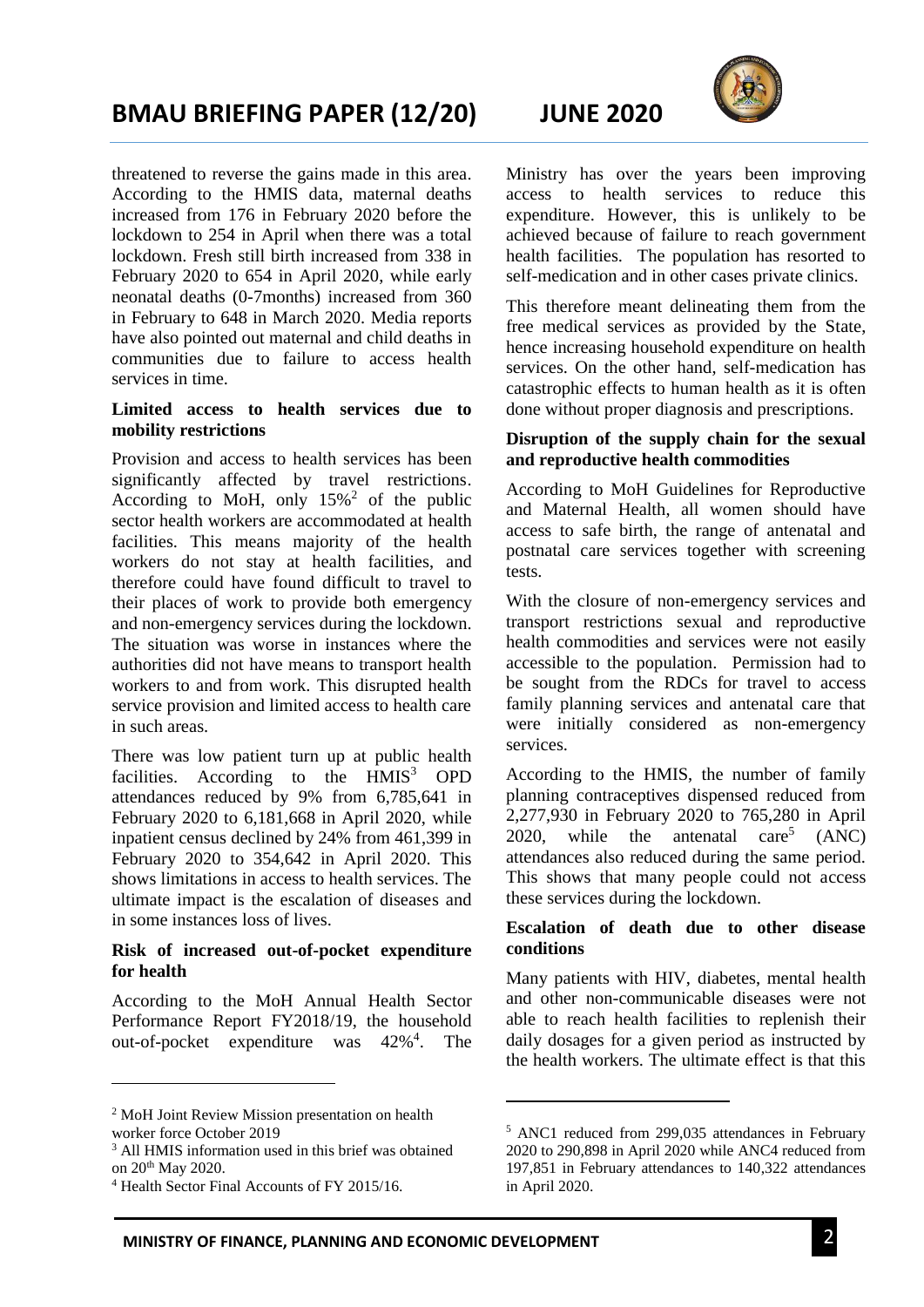# **BMAU BRIEFING PAPER (12/20) JUNE 2020**

is likely to worsen the disease condition and result into deaths. Preliminary data from the HMIS indicated 590 deaths due to other infectious/communicable diseases with pneumonia accounting for 40.6%, and 227 cardiovascular diseases among others during the lockdown period (March and April 2020).

## **Increase in the disease burden**

All public health efforts and resources in this period have been geared towards addressing the COVID-19 cases and the public has been greatly sensitized in this area, however, public health awareness creation in other areas of health care may have been over looked. Uganda still has the potential to reap dividends in reducing the disease burden if health promotion and prevention campaigns are enhanced to include all other preventable diseases. Health service provision has greatly been redirected to the pandemic response i.e. identify, quarantine, test and treat.

Shortage of personal protective equipment has been highlighted which has put the health workers at risk with some shying away from work due to the fear of contradicting the virus. This is likely to increase absenteeism of health workers due to fear of contracting COVID-19. Those who need the services may not be attended to thus increasing the disease burden.

# **Diversion of resources from critical projects**

Uganda's adoption of a number of containment measures to curb the spread of the virus has exacerbated the strain on essential health care services as human and financial resources are diverted to respond to this public health emergency. The World Bank for example reallocated Ug shs 57 billion (US\$15millions)<sup>6</sup> from the Uganda Reproductive, Maternal and Child Health Project, MoH reallocated Ug shs 1.3billion from the Support to Mulago Hospital Rehabilitation Project among others towards the response and management of COVID-19 in Uganda.

There were reallocations from other projects and programs in the health sector towards the

**.** 



COVID-19 response. This diverted funding from other health programs planned to be provided under the projects, thus affecting patients who rely on these programs for free and affordable health services.

In terms of human resource, each patient in the Intensive Care Unit (ICU) also known as the high dependence unit requires four nurses per day to attend to him/her. This means if we got patients that require the ICU, more health workers would be required to attend to these patients thus over stretching the already inadequate human resources in the country.

In the management of patients admitted to the various health facilities, a number of health workers were removed from their core duties towards management of the COVID-19 patients. For instance, the Uganda Peoples Defence Force (UPDF) medical services released over 80 personnel to the civilian health care, thus affecting the UPDF medical services. In additional, Entebbe Regional Referral Hospital was closed from the general public towards management of COVID-19 cases.

# **Failure to implement critical services**

Because of the pandemic, it is increasingly becoming difficult to implement health programs that involve concentration of people in one area. Such programs include immunization outreaches, interview of health workers for recruitment<sup>7</sup>, and blood collection on full scale, among others. This is because the public must exercise social distancing as a way of preventing the spread of the virus. According to the HMIS with 60% reporting by  $15<sup>th</sup>$  May, 2020 the Expanded Program on Immunization (EPI) outreaches reduced from 17,192 in February 2020 to 5,175 in April 2020.

During the FY2019/20 semi-annual monitoring, the health sector achieved only 47% of its planned targets. In addition, due to social restrictions, it might be difficult to start and complete the procurement process for the projects in entities

**.** 

<sup>6</sup> The programme activities were stay put and funds directed under emergency contingency window.

 $7$  For posts with large volume of applications that must go through the aptitude tests